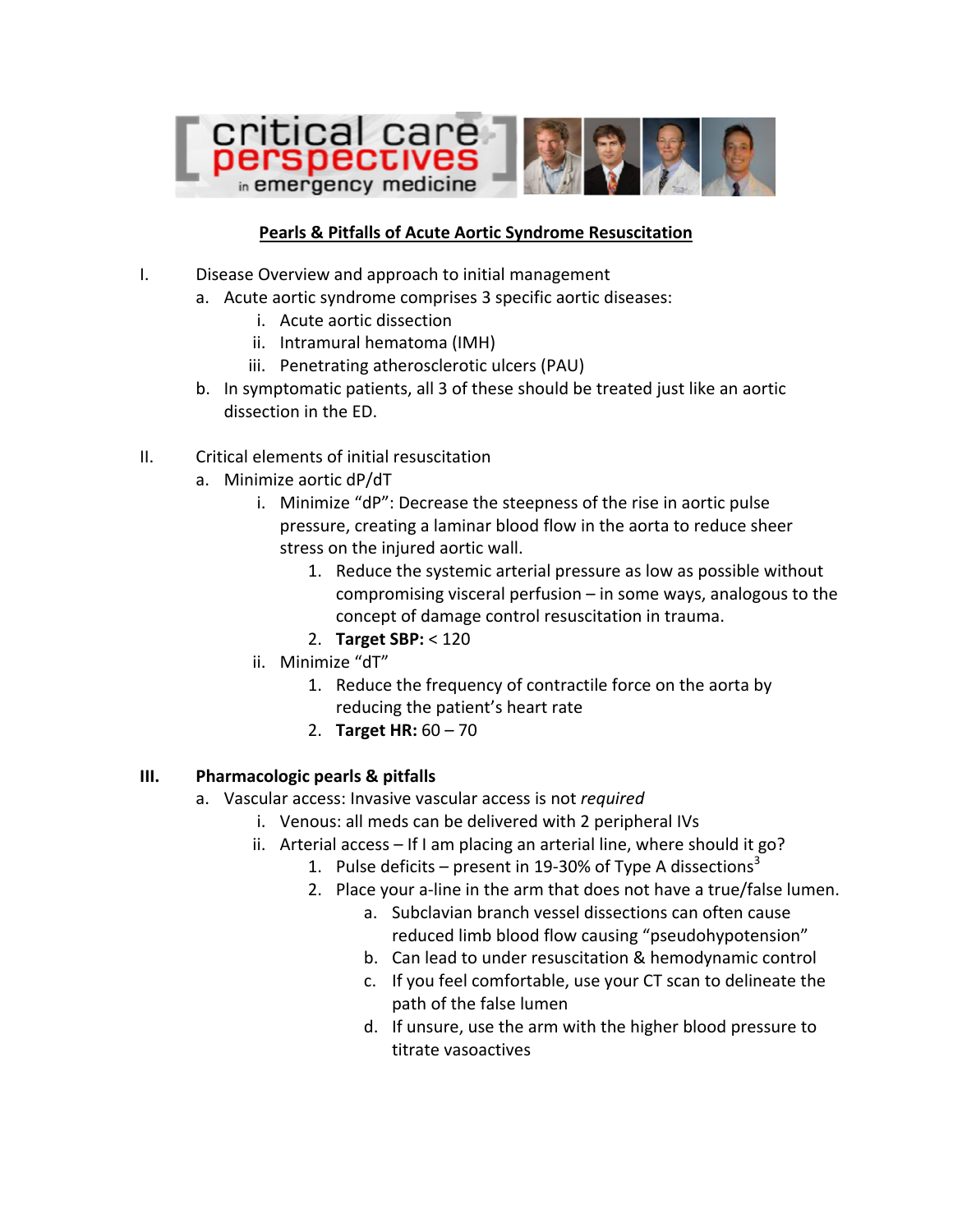- b. Pain management first
	- i. Early and aggressive narcotic administration can significantly reduce patient's intrinsic sympathetic response, reducing the amount of vasoactives needed to achieve resuscitation end points.
- c. Heart rate control second: Esmolol vs. labetalol
	- i. No head to head evidence, however must be familiar with dosing.
	- ii. **Labetalol**:  $\alpha$  and  $\beta$ -blockade
		- 1. Loading dose: 20mg IV
		- 2. Infusion:  $-5 8$  mg/min, titrate by  $1$ mg/min q10 min
		- 3. Pros: Simpler approach, simpler approach to both BP and HR control
		- 4. Cons: longer half-life of about 4.5 hours, so can linger if patient decompensates.
	- iii. **Esmolol**: pure  $\beta_1$ -blockade HR control only
		- 1. Loading dose: 0.5 mg/kg IV over 2-5 minutes
		- 2. Infusion: 50 mcg/kg/min, titrate by 50 mcg/kg/min q4 min
		- 3. Pros: Short half-life, only about 4-5 minutes
		- 4. Cons: More challenging dosing administration if unfamiliar with medication.
- d. Systolic arterial pressure reduction: Nicardipine, Labetalol
	- i. **Nicardipine**: Pure  $\alpha$ -blockade, arterial vasodilator
		- 1. Dose: 2.5 mg/hr IV, titrated by 2.5 mg/hr, max 15 mg/hr
		- 2. Limitations
			- a. Beware in patients with concurrent heart failure (i.e aortic insufficiency) as can cause pulmonary shunting and hypoxemia
			- b. Beware starting first, as can lead to reflex tachycardia (to maintain cardiac output).
	- ii. **Nitroprusside**: potent arterial/venous dilator by increasing nitric oxide release
		- 1. No longer recommended, unless no other drugs available we have better drugs in 2018.
		- 2. Side effect is literally poison! Patients, particularly those with liver dysfunction can develop cyanide toxicity
		- 3. In addition, antihypertensive effect can be unpredictable, can cause coronary steal, excessive reflex tachycardia<sup>1,2</sup>

# IV. **Clinical Pearls & Pitfalls**

- a. Failing to consider acute aortic insufficiency early in patients with medically **refractory tachycardia**
	- i. Cause of aortic insufficiency: Aortic root dilation, malcoaptation of aortic leaflets, detachment of one or more aortic valve leaflets, or intussusception of intimal flap into left ventricular outflow tract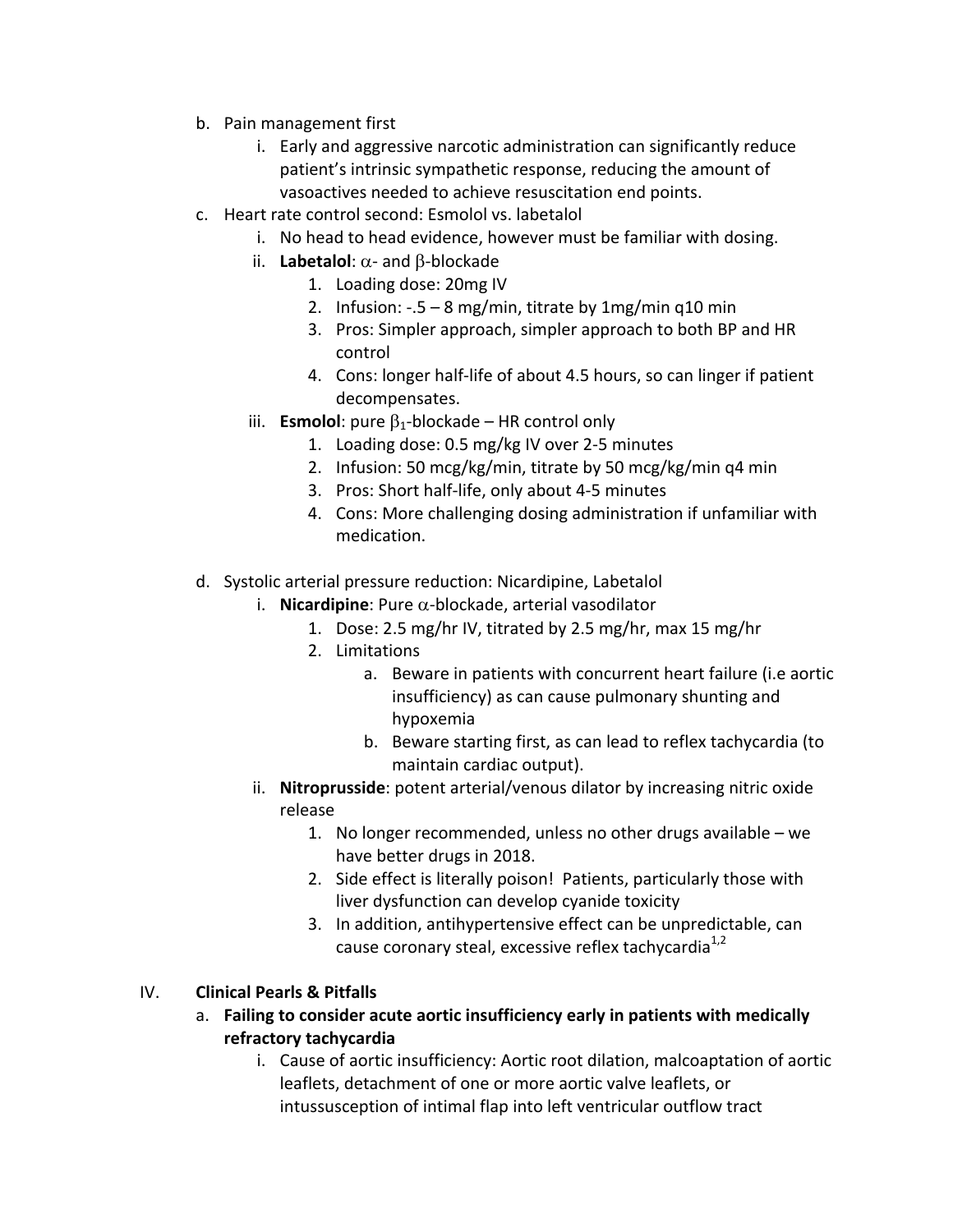- ii. Prioritize blood pressure goal over rate control
- iii. Aggressive rate control can often dramatically reduce cardiac output and significantly increase aortic regurgitation, pulmonary edema, and hypoxemic respiratory failure.

## **b.** Avoid early intubation the patient with a Type A dissection and pericardial **effusion** if possible

- i. Often recommended to intubate if "hemodynamically unstable"
- ii. Cardiac filling & output are often dependent on negative transpleural pressure that occurs with spontaneous filling in the setting of early tamponade.<sup>4</sup>
- iii. Positive pressure ventilation, analgesia, & sedation can reduce venous return and cause hemodynamic collapse in the setting of a worsening pericardial effusion.<sup>5</sup>
- iv. Judicious fluid resuscitation to improve cardiac filling may temporize patient to the operating room.
- v. Is pericardiocentesis safe?
	- 1. Controversial, in general, time better spent getting to OR.
	- 2. If patient hypotensive/peri-arrest & refractory to initial fluid resuscitation, consider performing a "controlled" pericardial drainage (CPD).<sup>6,7</sup>
		- a. Case series of 18 patients, mortality 16.8% excellent compared to reported mortality of Type A dissection with tamponade (often in excess of 50%)
		- b. Hayashi approach to CPD: Prone position, local anesthesia, 8 Fr pigtail inserted under ultrasound.
		- c. Goals: 5-10 mL of drainage performed with continuous BP monitoring.
		- d. **Resus Target:** Systolic BP 80-90 mmHg.
		- e. After CPD performed, transferred directly to operating room for aortic repair  $( $60 \text{ min}$ )$

## **c. Pitfall: The belief that type B dissections are a medical disease**

- i. Long term outcomes from INSTEAD-XL trial<sup>8</sup>
	- 1. RCT of elective TEVAR vs. medical management
	- 2. Improved all-cause mortality at  $2 \& 5$  years  $(4.1\%$  versus  $28.1\%)$
	- 3. Reduced progression of dissection and false lumen thrombosis (90.6%) with elective TEVAR + medical management
- ii. If vascular surgery not available locally, consider transfer to high volume center in conjunction with critical care management.

#### **Selected References**